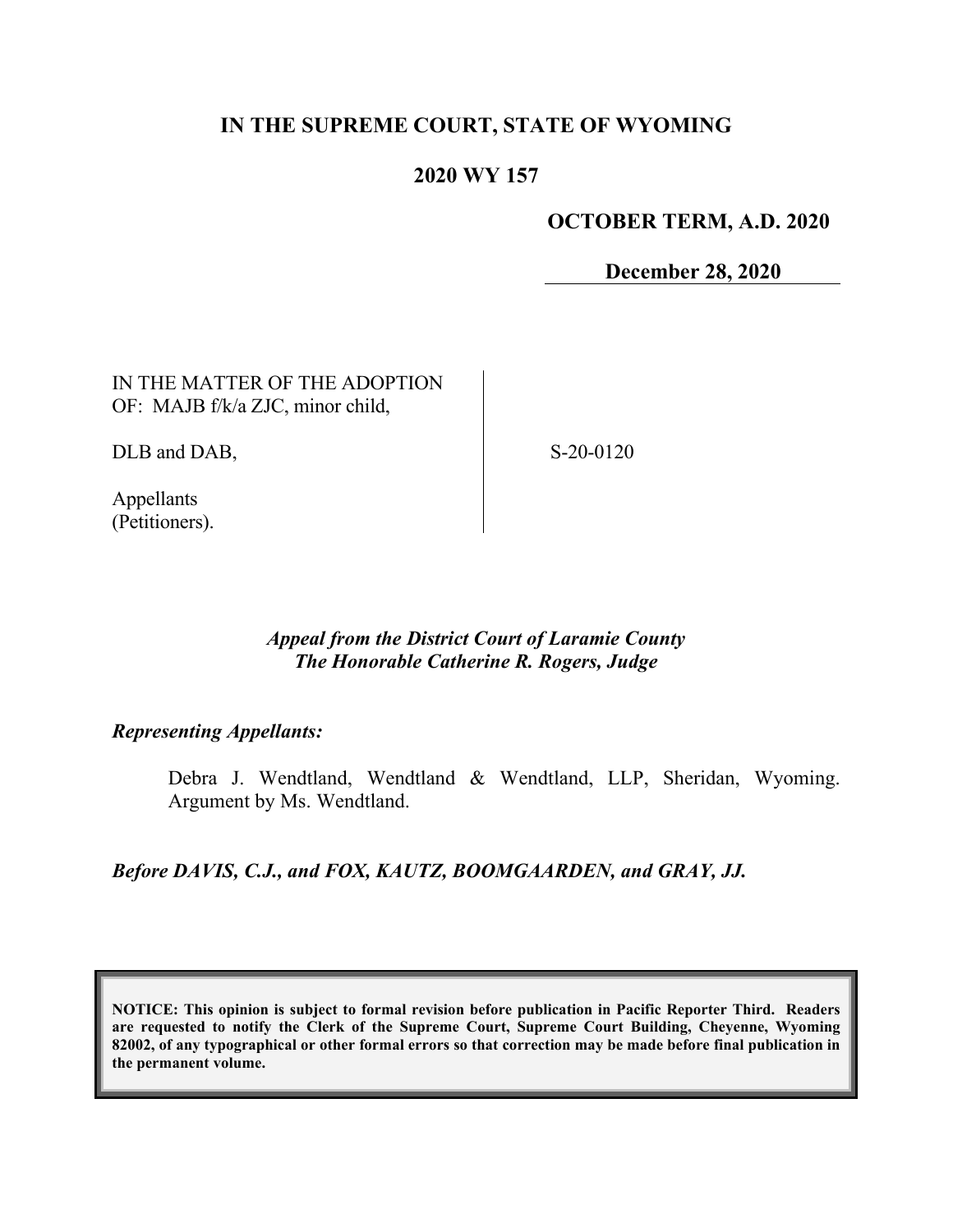### **GRAY, Justice.**

[¶1] This appeal comes to us unopposed. On April 12, 2016, DLB and DAB (Petitioners) adopted a minor, MAJB (MB), from the Henan Province, Zhengzhou, People's Republic of China. The United States Department of State issued a Hague Adoption Certificate certifying the adoption. After medical testing in the United States, MB's pediatrician determined the documented age of the child was incorrect. The testing verified that MB was two years younger than the age listed on the official paperwork. On February 27, 2020, Petitioners filed a Verified Petition for Adoption (Amended Petition). The petition requested the district court enter an order of adoption recognizing MB's medically established age and directing the issuance of a Wyoming birth certificate with an accurate date of birth. The district court dismissed the Amended Petition, concluding it lacked subject matter jurisdiction to provide the relief requested. The district court also found approval of the adoption was moot because, under federal law, the Hague Convention adoption must be recognized as valid and final. We reverse.

### *ISSUES*

[¶2] The issues are:

- 1. Does the district court have subject matter jurisdiction to approve the Hague Convention adoption?
- 2. Does the district court have the statutory authority to approve the Hague Convention adoption and issue a Wyoming decree of adoption?

# *FACTS*

[¶3] As an infant, MB was abandoned outside of a Chinese village. A couple from the village found the baby and, after unsuccessfully searching for the parents, took the child into their home. MB remained with them until 2013 when this was no longer possible because both caretakers had died. Chinese authorities then took custody of MB and placed him in an orphanage. After attempts to locate relatives or other persons familiar with MB failed, Chinese authorities designated MB's birth date as April 15, 2003. This estimated birth date appears on the Chinese and United States adoption paperwork.

[¶4] DLB and DAB, married United States citizens residing in Wyoming, adopted MB on April 12, 2016, using the Hague Convention on Protection of Children and Cooperation in Respect of Intercountry Adoption (Hague Convention). [1](#page-1-0) The United States

<span id="page-1-0"></span><sup>&</sup>lt;sup>1</sup> Congress enacted the Intercountry Adoption Act of 2000 (PL 106–279, 114 Stat. 825 (codified in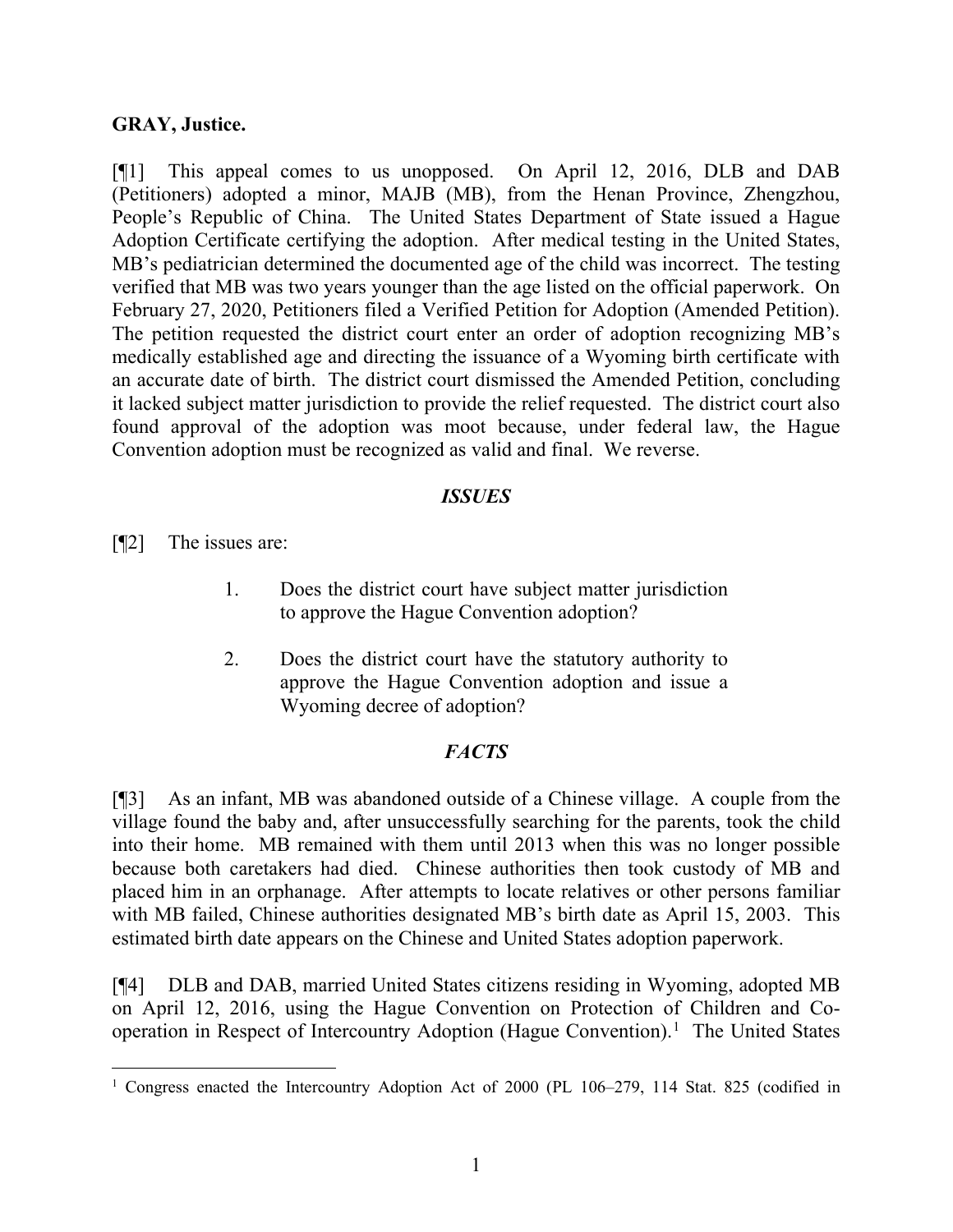issued a Hague Adoption Certificate, an IH-3 visa, and a Certificate of Citizenship for  $MB.^2$  $MB.^2$ 

[¶5] Upon MB's arrival in the United States, Petitioners arranged for his care by a pediatric physician. On June 1, 2016, pursuant to his doctor's recommendation, MB underwent a bone scan. The results indicated that MB was approximately two years younger than the age listed on his adoption paperwork.

[¶6] On November 22, 2019, Petitioners filed a pro se motion titled "Petition for Final Decree of Re-Adoption<sup>[[3](#page-2-1)]</sup> and for Change to Minor's Birthdate" in the First Judicial District Court of Laramie County, Wyoming. The petition sought an order of readoption directing the issuance of a Wyoming birth certificate accurately reflecting MB's age.<sup>[4](#page-2-2)</sup> On January 7, 2020, the district court gave notice of its intent to dismiss the petition for lack of subject matter jurisdiction.

[¶7] On February 27, 2020, Petitioners, now represented by counsel, filed their Amended Petition. The Amended Petition requested the district court: (1) approve MB's adoption; (2) enter a Final Decree that "the Child shall henceforth be regarded and treated in all respects as the Child of both Petitioners"; (3) correct the date of birth from April 15, 2003, to April 15, 2005; and (4) have the Clerk of Court certify the State of Wyoming Report of Adoption and return the report to Petitioners to be filed with the Wyoming Vital Records to procure a Wyoming birth certificate.

[¶8] The district court dismissed the Amended Petition. It determined "Nothing in [Wyo. Stat. Ann. §§ 1-22-101 et seq.] confers subject matter jurisdiction on the District Court to enter an order [of adoption] that would change the date of birth of the individual who is expected to be adopted," and the "adoption of the Minor was finalized in this

scattered sections of 42 U.S.C.A.)) and amended the Act in 2008 to fully implement the Hague Convention in the United States. "The Hague Convention establishes internationally agreed-upon standards and procedures dedicated to safeguarding the process of, and the children affected by, intercountry adoption." Carolyn H. Thaler et al., *Adoption, Guardianship, and Change of Name*, Md.

<span id="page-2-0"></span> $<sup>2</sup>$  An IH-3 visa is "Issued for children with full and final adoptions from a Hague Convention country."</sup> *Before Your Child Immigrates to the United States*, U.S. Citizenship & Immigr. Servs. (Dec. 22, 2020, 1:48 PM), https://www.uscis.gov/adoption/bringing-your-internationally-adopted-child-to-the-unitedstates/before-your-child-immigrates-to-the-united-states/.

<span id="page-2-1"></span><sup>&</sup>lt;sup>3</sup> Readoption is the "process in which a child is adopted by decree of a foreign court, and a U.S. state court subsequently confirms the adoption by its own decree." Richard R. Carlson, *The Emerging Law of Intercountry Adoptions: An Analysis of the Hague Conference on Intercountry Adoption*, 30 Tulsa L.J. 243, 250–51 (1994).

<span id="page-2-2"></span><sup>&</sup>lt;sup>4</sup> As a foundling, a living child of unknown parentage, MB was not issued a Chinese birth certificate. The United States does not issue birth certificates.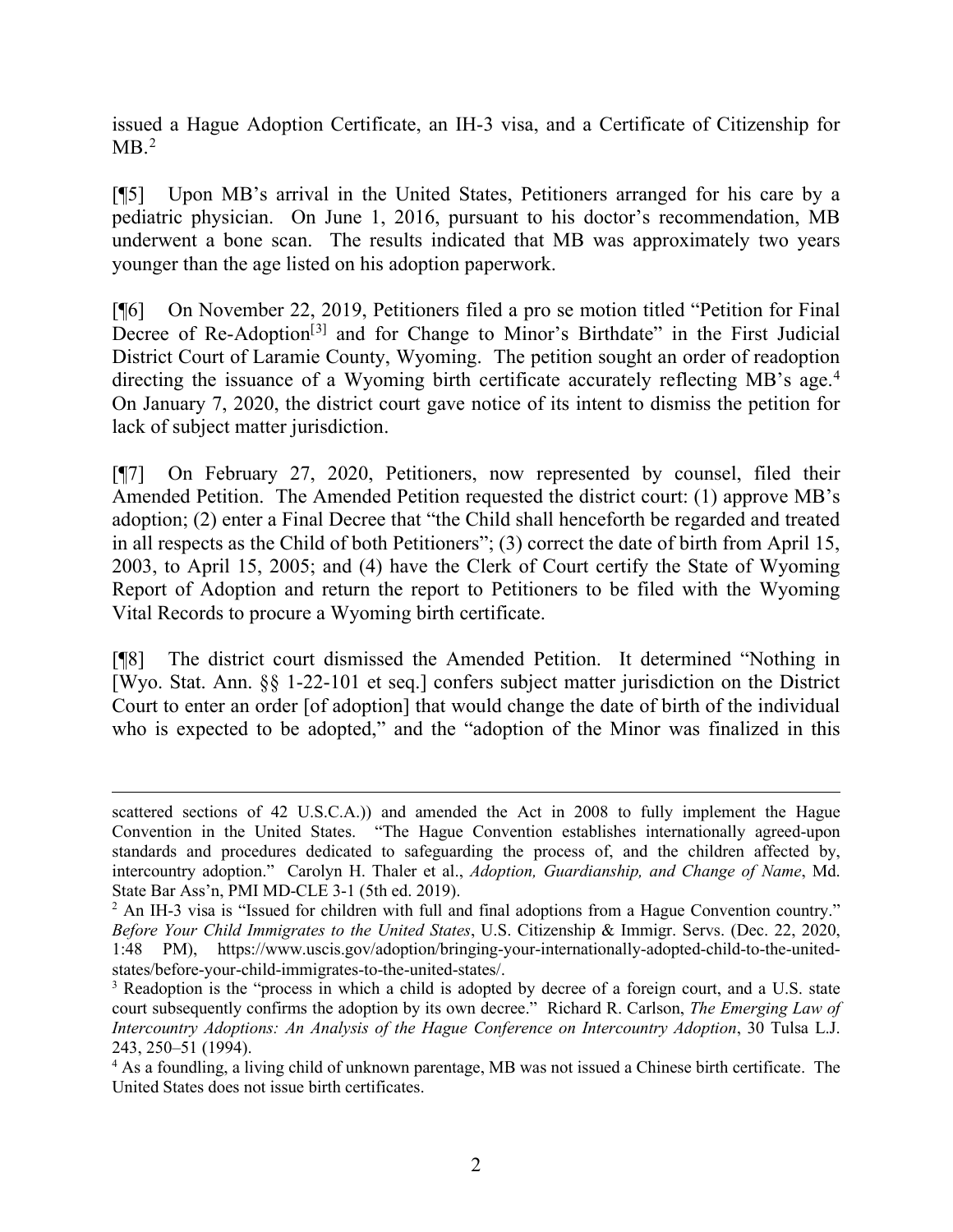country when the United States Department of State issued the Hague Adoption Certificate." This timely appeal followed.

#### *STANDARD OF REVIEW*

[¶9] Subject matter jurisdiction, application of the Wyoming Constitution, and statutory interpretation are subject to de novo review:

> "The existence of subject matter jurisdiction is a question of law that we review *de novo*." *Harmon v. Star Valley Med. Ctr.*, 2014 WY 90, ¶ 14, 331 P.3d 1174, 1178 (Wyo. 2014) (quoting *Excel Constr., Inc. v. Town of Lovell*, 2011 WY 166, ¶ 12, 268 P.3d 238, 241 (Wyo. 2011)). This case requires us to interpret the Wyoming Constitution, Wyoming statutes, and WDOH regulations—also questions of law that we review de novo. *Saunders v. Hornecker*, 2015 WY 34, ¶ 8, 344 P.3d 771, 774 (Wyo. 2015) ("The interpretation and application of the Wyoming Constitution is a question of law, reviewed *de novo*."); *Herrick v. Jackson Hole Airport Bd.*, 2019 WY 118, ¶ 17, 452 P.3d 1276, 1281 (Wyo. 2019) ("Statutory interpretation is a question of law that we review de novo."); *Bailey v. State ex rel. Wyo. Workers' Safety & Comp. Div.*, 2010 WY 152, ¶ 9, 243 P.3d 953, 956 (Wyo. 2010) ("[I]nterpretation of the agency rules and regulations implementing statutory directives is a question of law, reviewed *de novo*.").

*MH v. First Jud. Dist. Ct. of Laramie Cnty.*, 2020 WY 72, ¶ 4, 465 P.3d 405, 407 (Wyo. 2020).

### *DISCUSSION*

### *I. Does the district court have subject matter jurisdiction to approve the Hague Convention adoption?*

[¶10] "Subject matter jurisdiction is the power to hear and determine cases of the general class to which the proceedings in question belong." *MH*, ¶ 5, 465 P.3d at 407 (quoting *Devon Energy Prod. Co., LP v. Grayson Mill Operating, LLC*, 2020 WY 28, ¶ 11, 458 P.3d 1201, 1205 (Wyo. 2020)). "If a court lacks subject matter jurisdiction, 'action taken by that court, other than dismissing the case, is considered to be null and void.'" *Id.* (quoting *Devon Energy*, ¶ 11, 458 P.3d at 1205). "However, in construing the subject matter jurisdiction of district courts, we presume that jurisdiction exists and any intent to limit it must be clearly stated." *Id.*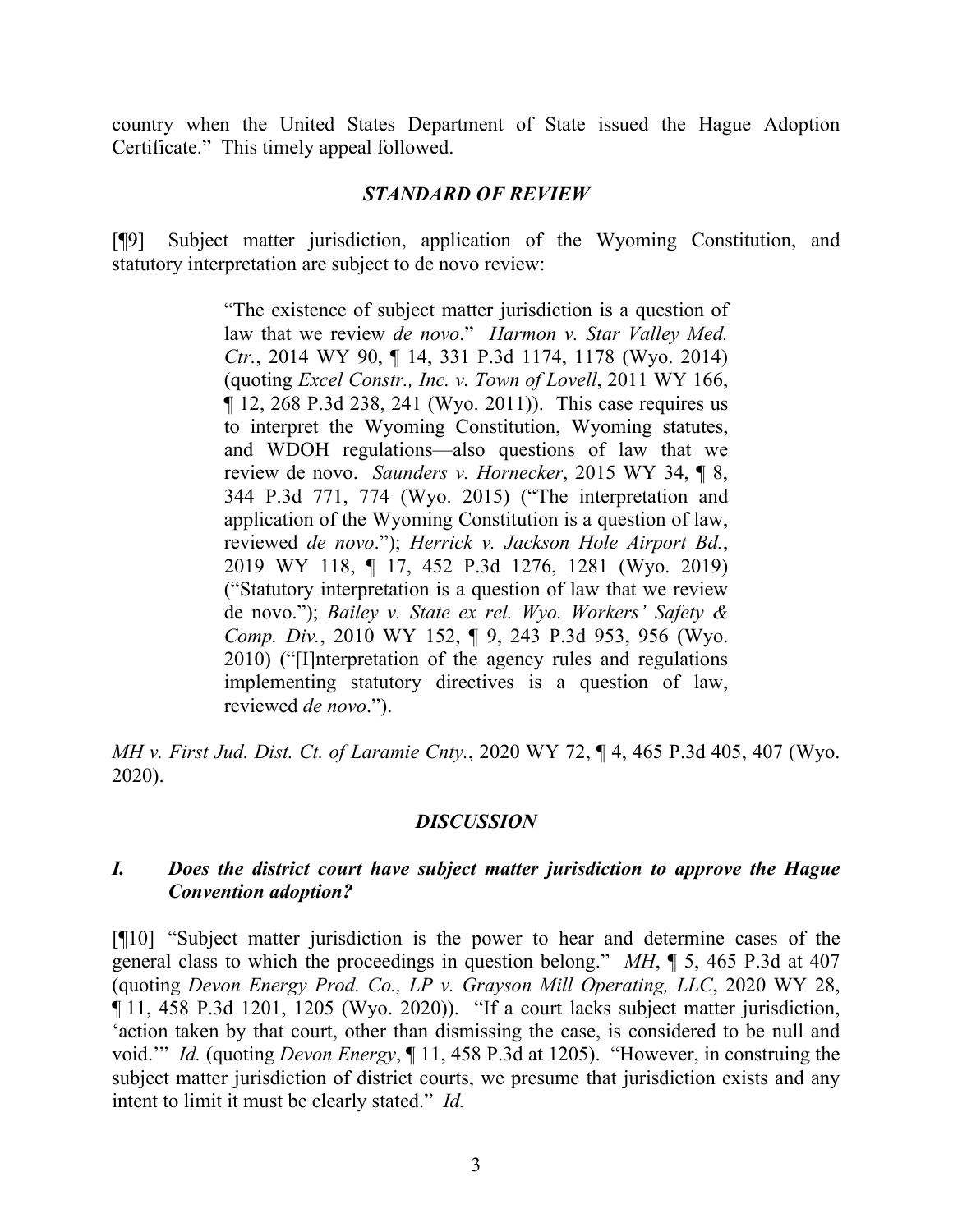[¶11] In *MH*, we considered whether the district court had jurisdiction to order a change of gender on a birth certificate. We began by noting:

> The Wyoming Constitution grants broad general jurisdiction to the district courts:

> > The district court shall have original jurisdiction of all causes both at law and in equity and in all criminal cases, of all matters of probate and insolvency and of such special cases and proceedings as are not otherwise provided for. The district court shall also have original jurisdiction in all cases and of all proceedings in which jurisdiction shall not have been by law vested exclusively in some other court.

*MH*, **[8, 465 P.3d at 408 (quoting Wyo. Const. art. 5,**  $\S$  **10). The plain language of Wyo.** Const. art. 5, § 10 "grants district courts original jurisdiction 'in all cases and of all proceedings,' except those placed within the exclusive jurisdiction of another court." *Id.* (quoting Wyo. Const. art. 5, § 10). We distinguished "the question of subject matter jurisdiction . . . from the question of whether a party has complied with statutory requirements that may entitle her to relief." *MH*, ¶ 11, 465 P.3d at 409. "[S]tatutory authority to grant a particular remedy, and any statutory requirement attendant to such a remedy, does not affect district court jurisdiction." *MH*, ¶ 9, 465 P.3d at 408; *see also Brown v. City of Casper*, 2011 WY 35, ¶¶ 45–46, 248 P.3d 1136, 1147 (Wyo. 2011).

[¶12] Here, the district court based its dismissal on the premise that Wyoming adoption statutes do not address the district court's role in approving or separately recognizing foreign adoptions (intercountry adoptions). [5](#page-4-0) The legislature has not expressly limited the district court's jurisdiction in this matter, and no other court is charged with jurisdiction over adoption proceedings. *See* Wyo. Stat. Ann. § 1-22-104 ("[a]doption proceedings shall be commenced by a petition filed in district court"). The district court has subject matter jurisdiction in proceedings for verification of intercountry adoptions.

# *II. Does the district court have the statutory authority to approve the Hague Convention adoption and issue a Wyoming decree of adoption?*

<span id="page-4-0"></span><sup>&</sup>lt;sup>5</sup> "Foreign," as applied to adoption, can refer to an adoption completed in another state or in another country. *See In re Sullivan's Estate*, 506 P.2d 813, 815 (Wyo. 1973) (a "[Colorado] adoption judgment or decree will be give[n] effect subject to the conditions that the foreign court had jurisdiction to fix the status of the child").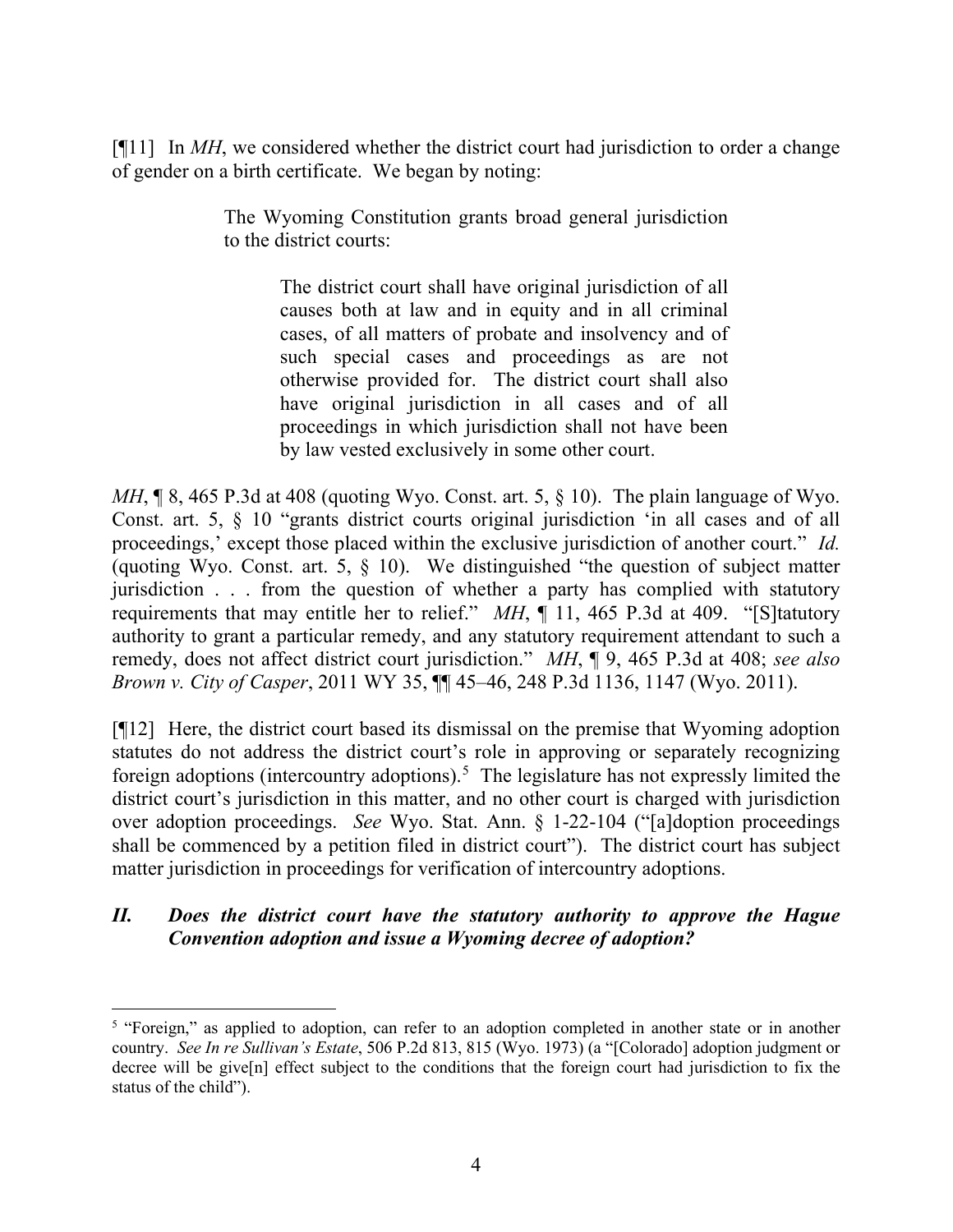[¶13] Having determined the district court has jurisdiction, we must turn to the question of its statutory authority to grant the relief sought by Petitioners. Statutory construction is a question of law, subject to de novo review. *Wyoming Guardianship Corp. v. Wyoming State Hosp.*, 2018 WY 114, ¶ 7, 428 P.3d 424, 429 (Wyo. 2018).

[¶14] The district court found that the absence of any reference to intercountry adoption in the Wyoming adoption statutes precluded an order granting Petitioners' request for relief.

[¶15] "When we interpret statutes, our goal is to give effect to the intent of the legislature, and we 'attempt to determine the legislature's intent based primarily on the plain and ordinary meaning of the words used in the statute.'" *Wyoming Jet Ctr., LLC v. Jackson Hole Airport Bd.*, 2019 WY 6, ¶ 12, 432 P.3d 910, 915 (Wyo. 2019) (quoting *PacifiCorp, Inc. v. Wyoming Dep't of Revenue*, 2017 WY 106, ¶ 10, 401 P.3d 905, 908 (Wyo. 2017)). "Where legislative intent is discernible a court should give effect to the 'most likely, most reasonable, interpretation of the statute, given its design and purpose.'" *Id.* (quoting *PacifiCorp*, ¶ 10, 401 P.3d at 908).

> We therefore construe each statutory provision *in pari materia*, giving effect to every word, clause, and sentence according to their arrangement and connection. To ascertain the meaning of a given law, we also consider all statutes relating to the same subject or having the same general purpose and strive to interpret them harmoniously. We presume that the legislature has acted in a thoughtful and rational manner with full knowledge of existing law, and that it intended new statutory provisions to be read in harmony with existing law and as part of an overall and uniform system of jurisprudence. When the words used convey a specific and obvious meaning, we need not go farther and engage in statutory construction.

*PacifiCorp*, ¶ 10, 401 P.3d at 908–09 (quoting *Nicodemus v. Lampert*, 2014 WY 135, ¶ 13, 336 P.3d 671, 674 (Wyo. 2014)).

### **A. Federal Statutory Background**

[¶16] To put this case in context, we begin with a discussion of the Hague Convention and the Accuracy for Adoptees Act (*see* Pub. L. No. 113-74, 127 Stat. 1212 (Jan. 16, 2014)). Adoption, while usually a state law matter, has been the subject of substantial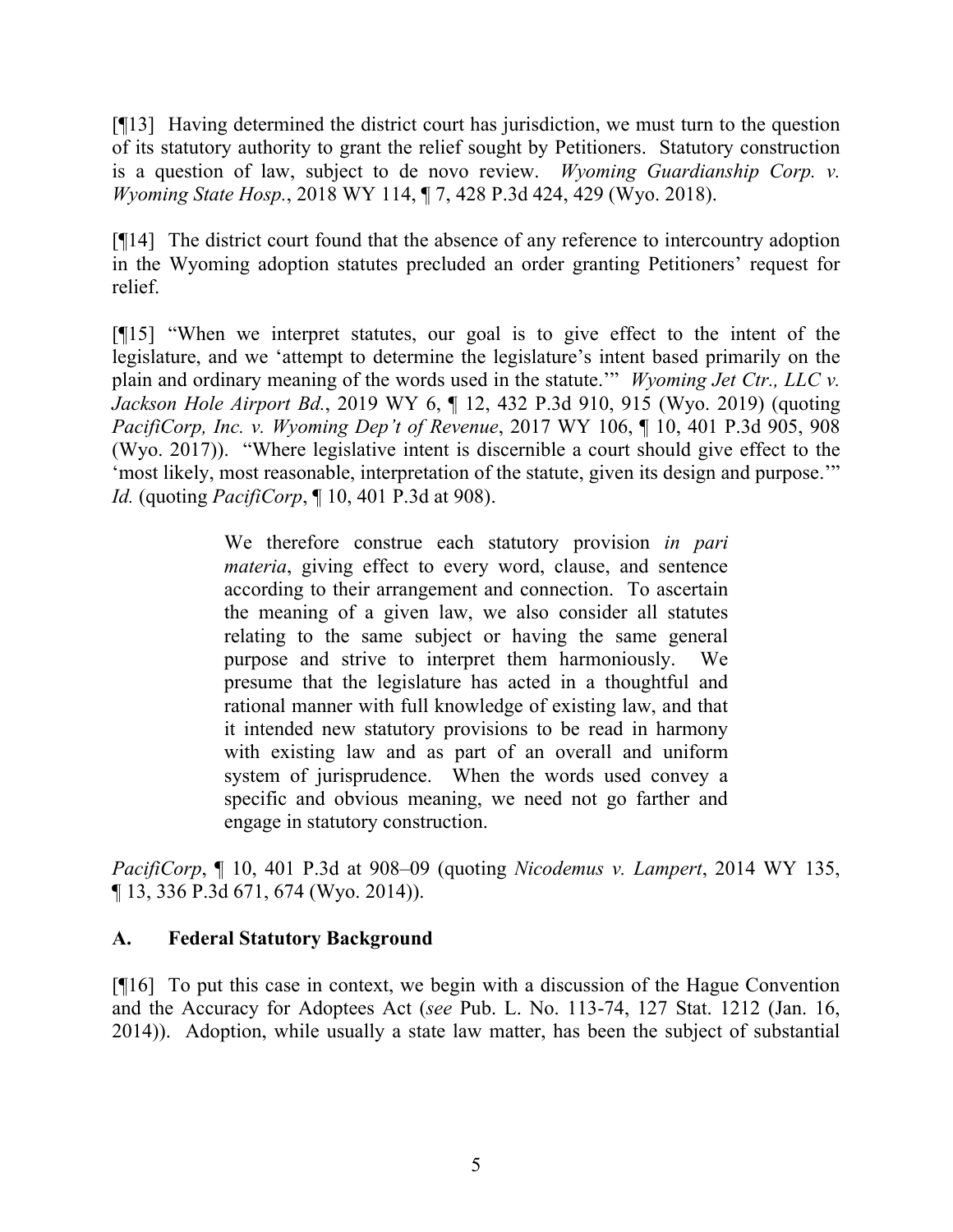federal legislation.[6](#page-6-0) "The Hague Convention on Protection of Children and Cooperation in Respect of Intercountry Adoption is an international treaty between convention member countries [which] provides a framework of rules and procedures for the countries to work jointly to ensure certain intercountry adoption procedures." Sarah B. Ignatius & Elisabeth S. Stickney, *Immigration Law and the Family*, § 13:35 Hague Convention on Intercountry Adoption (2020). "The United States and 66 other countries agreed to the convention in 1993, and the United States [recognized] it on October 6, 2000, with the passage of the Intercountry Adoption Act of 2000." *Id.*; Intercountry Adoption Act of 2000, Pub. L. No. 106-279, 114 Stat. 825 (Oct. 6, 2000). "As of February 2019, 98 countries were parties to the Convention." Ignatius & Stickney, *supra* § 13:35. In 2008, the United States enacted implementing legislation authorizing the Hague Convention on Intercountry Adoption. *See* 42 U.S.C.A. §§ 14901–14954. "The purpose of the Hague Convention is to prevent abduction, sale, or trafficking in children and to provide adoptees with permanent and loving homes" securing the best interests of the child. Ignatius & Stickney, *supra* § 13:35. Apart from a Hague Convention adoption, U.S. immigration law allows for two alternate methods of adoption.<sup>[7](#page-6-1)</sup> A child may be accepted into the United States, depending on the method of adoption and the laws of the birth country, with or without a finalized adoption in the country of origin. *Intercountry Adoptions*, 1 LPI Legal Professional's Handbook ¶ 1507 (2020).

a child, under the age of sixteen at the time a petition is filed in his behalf to accord a classification as an immediate relative under section [201(b)], [i] who is an orphan because of the death or disappearance of, abandonment or desertion by, or separation or loss from, both parents, or for whom the sole or surviving parent is incapable of providing the proper care and has in writing irrevocably released the child for emigration and adoption; [ii] who has been adopted abroad by a United States citizen and spouse jointly, or by an unmarried United States citizen who is at least 25 years of age, at least 1 of whom personally saw and observed the child before or during the adoption proceedings; or [iii] who is coming to the United States for adoption by a United States citizen and spouse jointly, or by an unmarried United States citizen at least twenty-five years of age, who have or has complied with the preadoption requirements, if any, of the child's proposed residence[.]

8 U.S.C.A. § 1101(b)(1)(F)(i).

<span id="page-6-0"></span><sup>6</sup> The Indian Child Welfare Act of 1978 establishes standards for the adoption and foster care of Native American Indian children. 25 U.S.C.A. § 1902 (West 1978). The federal Adoption Assistance and Child Welfare Act of 1980 provides funding to state foster care and adoption assistance programs. 42 U.S.C.A. § 672 (West 2019). The Adoption and Safe Families Act of 1997 promotes state programs that encourage the adoption of foster care children. 42 U.S.C.A. § 629 (West 2018).

<span id="page-6-1"></span><sup>&</sup>lt;sup>7</sup> Alternate methods of adoption are: (1) an adopted child adoption; and (2) an orphan child adoption. Ana M. Mencini, *The Intersection of Immigration and Adoption Law: Incoming Intercountry Adoption for Hague and Non-Hague Convention Countries*, 24 DCBA Brief 18, 19 (2012). The Immigration and Nationality Act (INA) defines adopted child as a "child adopted while under the age of sixteen years if the child has been in the legal custody of, and has resided with, the adopting parent or parents for at least two years . . . ." 8 U.S.C.A.  $\S$  1101(b)(1)(E)(i) (West 2014). The INA defines an orphan as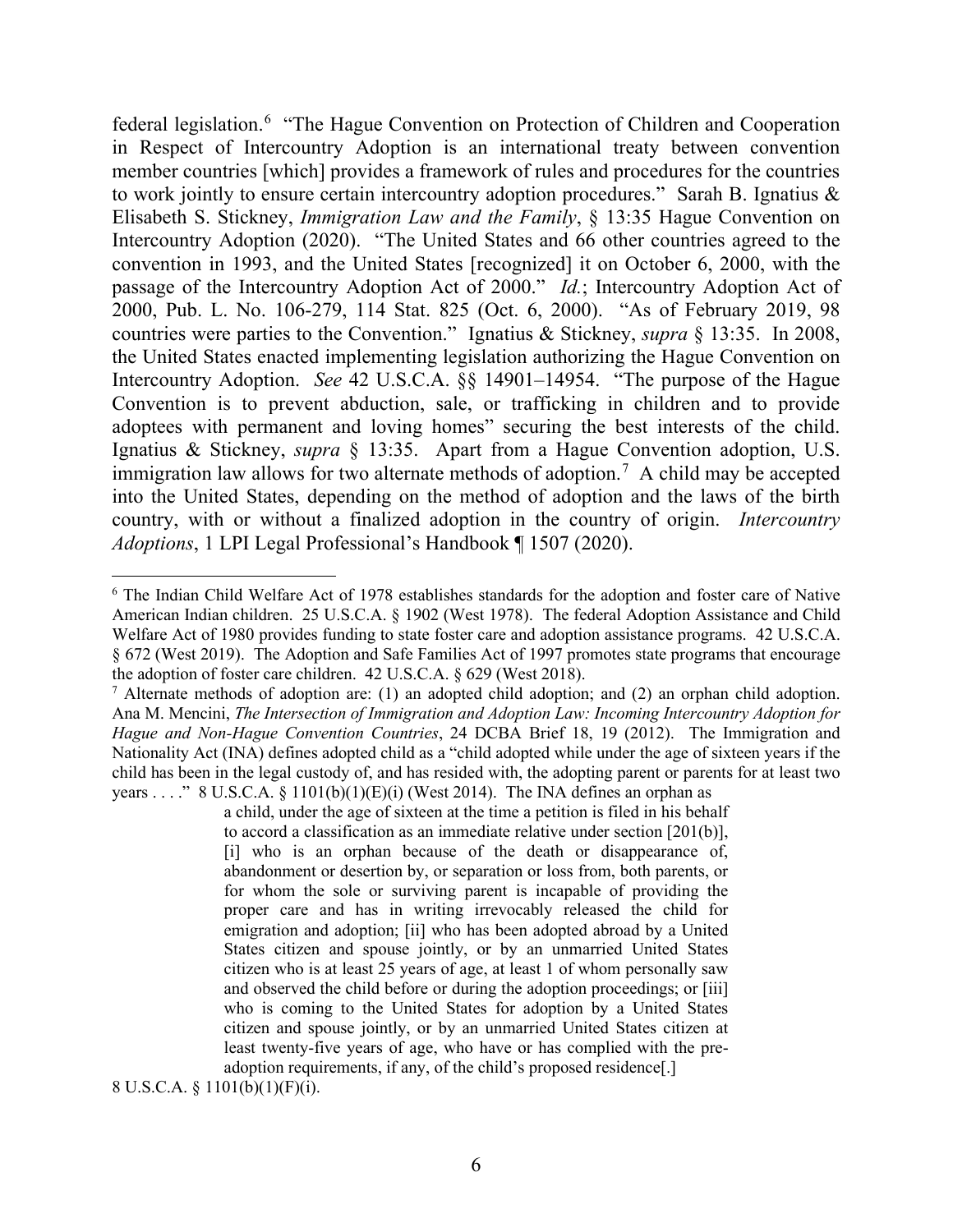[¶17] More specific to this case, federal law recognizes that the birth dates of children born abroad are not always accurately recorded in the countries where they were born. Austin T. Fragomen, Jr. et al., *Accuracy for Adoptees Act*, Immigr. Legis. Handbook § 2:21 (West 2020). MB's certificate of citizenship reflects an inaccurate date of birth. Under the Accuracy for Adoptees Act, inaccurate documents may be amended. *See* Pub. L. No. 113-74, 127 Stat. 1212. However, the amendment of "a Certificate of Citizenship or other federal document . . . must reflect the child's name and date of birth **as indicated on a state court order, birth certificate, . . . or similar state vital records document**[.]" Fragomen, Jr. et al., *supra* § 2:21 (emphasis added). A qualifying state document must be "issued by the child's state of residence in the United States after the child has been adopted or readopted in that state."[8](#page-7-0) *Id.*

### **B. Ambiguity of Wyo. Stat. Ann. § 1-22-111**

[¶18] The district court correctly noted Wyoming's adoption statutes contain no reference to approval of intercountry adoptions or readoptions. In Wyoming, adoption is addressed by Wyo. Stat. Ann. § 1-22-111, which provides:

> (a) After the petition to adopt has been filed and a hearing held the court acting in the best interest and welfare of the child may make any of the following orders:

> > (i) Enter an interlocutory decree of adoption giving the care and custody of the child to the petitioners pending further order of the court;

<span id="page-7-0"></span><sup>&</sup>lt;sup>8</sup> Although not raised below or on appeal, we note that our analysis must also account for principles of federal preemption.

<sup>[</sup>S]tate law can be preempted in either of two general ways. If Congress evidences an intent to occupy a given field, any state law falling within that field is preempted. If Congress has not entirely displaced state regulation over the matter in question, state law is still preempted *to the extent it actually conflicts with federal law, that is, when it is impossible to comply with both state and federal law*, or where the state law stands as an obstacle to the accomplishment of the full purposes and objectives of Congress.

*Hermes Consol., Inc. v. People*, 849 P.2d 1302, 1306 (Wyo. 1993) (quoting *Silkwood v. Kerr-McGee Corp.*, 464 U.S. 238, 248, 104 S.Ct. 615, 621, 78 L.Ed.2d 443 (1984)). "[S]tates are preempted only to the extent there is actual conflict with federal mandates which make it impossible to comply with the federal mandate." *Id.* Here, if the district court is not authorized to approve a Hague Convention adoption and issue an order to facilitate amendment of inaccurate federal records, Wyoming law would prevent compliance with the federal statute.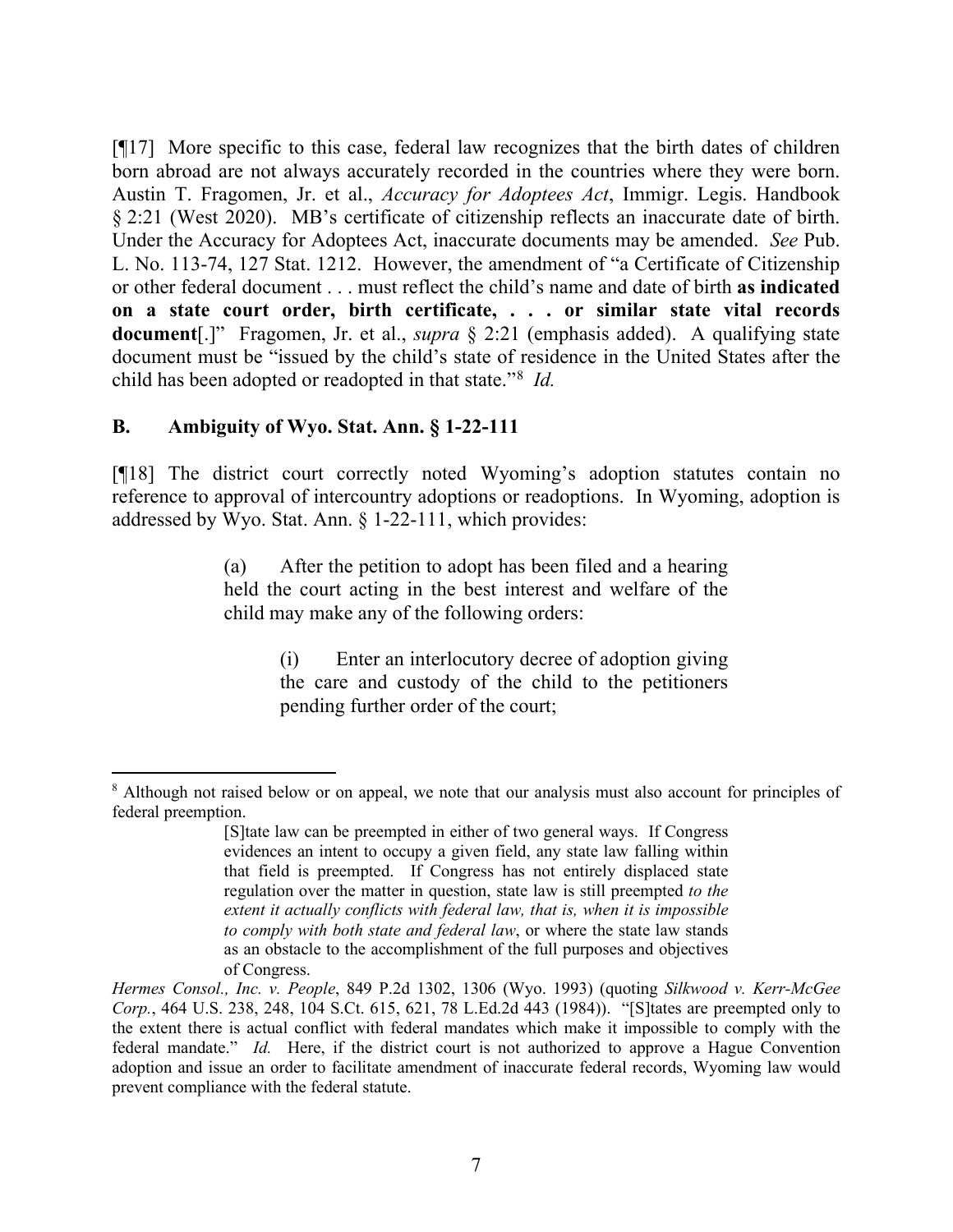(ii) Defer entry of an interlocutory decree of adoption and order the department of family services or a private licensed agency to investigate and report to the court the background of the child and of the petitioners, and the medical, social and psychological background and status of the consenting parent and putative father. After a written report of the investigation is filed, the court shall determine if the adoption by petitioners is in the best interest and welfare of the child and thereupon enter the appropriate order or decree;

(iii) Enter a final decree of adoption if the child has resided in the home of the petitioner for six (6) months; or

(iv) Deny the adoption if the court finds that the best interests and welfare of the child will be served by such denial.

(b) If the court denies the adoption it shall make an order for proper custody consistent with the best interest and welfare of the child.

Wyo. Stat. Ann. § 1-22-111(a)–(b) (LexisNexis 2019). Subsection (a) states that, after a hearing to determine the best interest of the child, the district court "**may**" make **any** of a series of listed orders. Generally, the verb "may" when used in a statute is discretionary, not mandatory. *In Interest of MKM*, 792 P.2d 1369, 1373 (Wyo. 1990). "Regarding the term 'any,' we have stated: 'The common and ordinary understanding of the word is that it means all or every, or one or more. Necessarily it gives to the language employed a broad and comprehensive grasp.'" *Haskell v. State*, 2018 WY 85, ¶ 30, 422 P.3d 955, 964 (Wyo. 2018) (quoting *McKay v. Equitable Life Assurance Soc'y of U.S.*, 421 P.2d 166, 169 (Wyo. 1966)).

[¶19] Here, the statute's language gives the district court broad discretion to issue an order consistent with the non-exhaustive options described in the statute. It does not preclude the district court from taking any specific action. On the other hand, it does not specifically authorize the recognition of an intercountry adoption. The comprehensive scope of the statute, and the absence of specific language authorizing a Wyoming adoption for a child with an existing adoption finalized in the child's birth country, open the statute to varying interpretations. *See Matter of Estate of Frank*, 2019 WY 4, ¶ 8, 432 P.3d 885, 887 (Wyo. 2019) ("[A] statute is ambiguous if it is found to be vague or uncertain and subject to varying interpretations." (citations omitted)).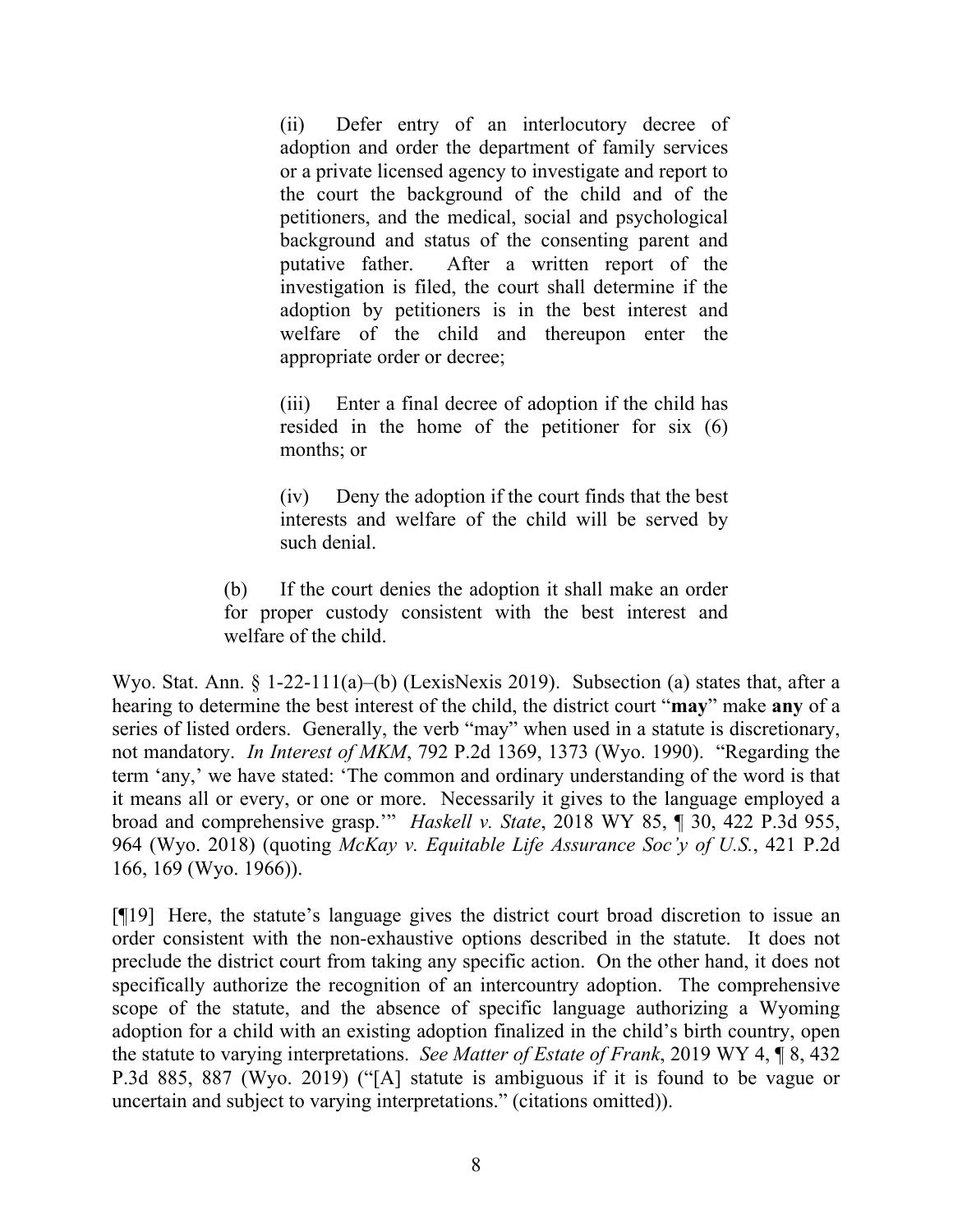[¶20] Once the language of a statute is determined to be ambiguous, we apply general principles of statutory construction "to construe any ambiguous language to accurately reflect the intent of the legislature." *In re Estate of Meyer*, 2016 WY 6, ¶ 21, 367 P.3d 629, 636 (Wyo. 2016) (quoting *Powder River Basin Res. Council v. Wyoming Oil & Gas Conservation Comm'n*, 2014 WY 37, ¶ 19, 320 P.3d 222, 229 (Wyo. 2014)). We "read the statutes together, and construe statutes relating to the same subject in harmony." *Meyer*, ¶ 21, 367 P.3d at 636 (citing *Wyoming Cmty. Coll. Comm'n v. Casper Cmty. Coll. Dist.*, 2001 WY 86, ¶ 16, 31 P.3d 1242, 1249 (Wyo. 2001)). To determine the legislature's intent in enacting a statute, we "must look to the mischief the act was intended to cure, the historical setting surrounding its enactment, the public policy of the state, the conditions of the law and all other prior and contemporaneous facts and circumstances . . . to determine the intention of the lawmaking body." *Id.* (quoting *Wyoming Cmty. Coll. Comm'n*, ¶ 18, 31 P.3d at 1249).

# **C. Construction of Adoption Statutes**

[¶21] We have had many opportunities to construe Wyoming's adoption statutes in the context of fundamental rights or statutory procedure. "The right to associate with one's child is protected by both the Wyoming and United States constitutions, therefore adoption statutes are 'strictly construed when the proceeding is against a nonconsenting parent, and every reasonable [inference] is made in favor of that parent's claims." *Matter of Adoption of ZEM*, 2020 WY 17, ¶ 11, 458 P.3d 21, 24 (Wyo. 2020) (quoting *In re Adoption of AMP*, 2012 WY 132, ¶ 11, 286 P.3d 746, 749 (Wyo. 2012)); *see also Matter of Adoption of CJML*, 2020 WY 23, ¶ 7, 458 P.3d 53, 55 (Wyo. 2020) (same). "It is appropriate, therefore, to construe adoption statutes narrowly insofar as a case involves such fundamental constitutional rights as parenthood and the right to procreate." 2 C.J.S. *Adoption of Persons* § 7, Westlaw (database updated November 2020); *In re CW*, 2008 WY 50, **[8, 182 P.3d 501, 503–04 (Wyo. 2008)** ("[A]doption statutes are strictly construed when the proceeding is against a nonconsenting parent, and every reasonable intendment is made in favor of the parent's claims." (quoting *In re Adoption of JRH*, 2006 WY 89, ¶ 13, 138 P.3d 683, 686 (Wyo. 2006))). However, "[A]doption statutes are not to be construed so narrowly or strictly as to defeat the legislative intent." 2 C.J.S. *Adoption of Persons* § 7.

[¶22] We have said that "[a] statute must be viewed in terms of its objective purpose." *Halliburton Co. v. McAdams, Roux & Assocs.*, 773 P.2d 153, 155 (Wyo. 1989). The purpose "of the adoption laws is to make provision for the welfare of children, [and] the better rule is to construe adoption statutes in a manner which will promote this purpose." *Matter of Adoption of BGD*, 719 P.2d 1373, 1382 (Wyo. 1986); *see also* 3A J.G. Sutherland, *Statutes and Statutory Construction* § 69:4, at 713 (8th ed. 2018) (Remedial statutes, such as adoption laws, are "enacted for the protection of life and property and to introduce regulations conducive to the public good."); *Wright v. Wysowatcky*, 363 P.2d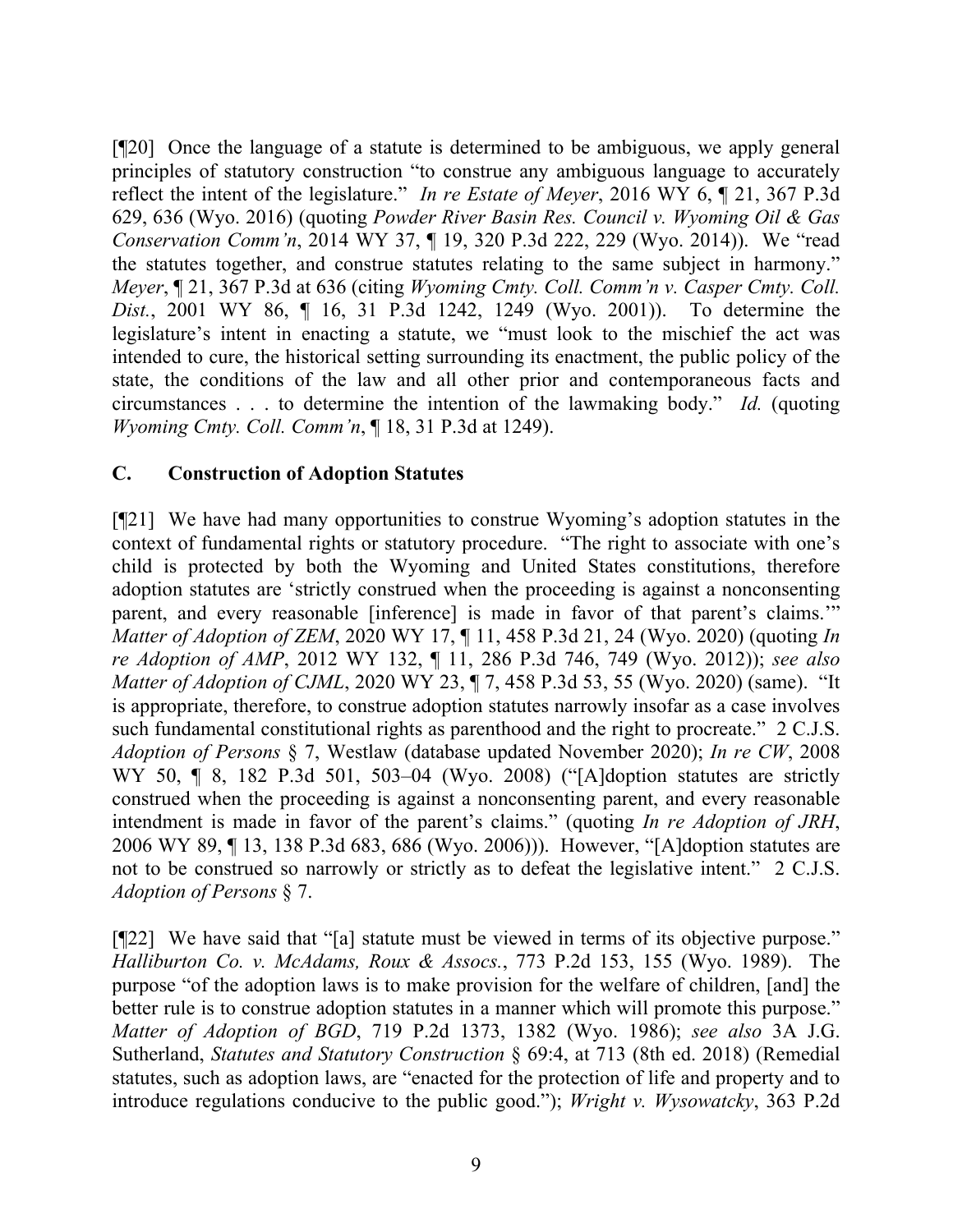1046, 1048 (Colo. 1961) ("While courts were formerly inclined to regard adoption statutes as in derogation of the common law and therefore to be strictly construed, the humanitarian purposes of such statutes came to be recognized, and courts generally have evinced a disposition to afford them a more liberal construction."); *Matter of Petition of Phillip A.C.*, 149 P.3d 51, 58 (Nev. 2006) ("Statutes with a protective purpose should be liberally construed in order to effectuate the intended benefits."); *Sharon S. v. Superior Court*, 73 P.3d 554, 560 (Cal. 2003) ("The rule is that the adoption statutes are to be liberally construed with a view to effect their objects and to promote justice. Such a construction should be given as will sustain, rather than defeat, the object they have in view." (citations omitted)).

[¶23] This case is unlike any other we have considered. It does not involve the termination of parental rights, a nonconsenting parent, or the failure to comply with statutory procedures. There is no opposing party. Instead, we are asked to apply Wyoming law to an adoption completed in conformity with stringent intercountry and federal procedural protections, but one that has left a child without a birth certificate or any other record reflecting an accurate birth date.

[¶24] "A liberal construction can expand the meaning of a statute to meet cases which are clearly within the spirit or reason of the law, but courts cannot provide an interpretation inconsistent with the statute's language." Sutherland, *supra*, at 713–14. "Ideologically, states support policies to encourage adoption on humanitarian grounds." Sutherland, *supra*, at 698–99. Wyoming laws make adoptive status equal to the natural parent-child relationship, entitling adopting parents to "all of the rights and obligations respecting the child as if they were natural parents" and the adopted child "the same rights as person and property as children and heirs at law of the persons who adopted them." Wyo. Stat. Ann. § 1-22-114(a)–(b). "[C]hildren have a right to stability and permanency in their family relationships." *In re A.D.*, 2007 WY 23, ¶ 31, 151 P.3d 1102, 1109–10 (Wyo. 2007) (citing *In re Guardianship of K.H.O.*, 736 A.2d 1246, 1257 (N.J. 1999) (holding there is "a strong public policy in favor of permanency . . . [and] [i]n all our guardianship and adoption cases, the child's need for permanency and stability emerges as a central factor")). "[W]e must not give a statute a meaning that will nullify its operation if it is susceptible of another interpretation." *Meyer*, ¶ 21, 367 P.3d at 636 (citations omitted); *Hede v. Gilstrap*, 2005 WY 24, ¶ 6, 107 P.3d 158, 162–63 (Wyo. 2005) ("when we are confronted with two possible but conflicting conclusions, we will choose the one most logically designed to cure the mischief or inequity that the legislature was attempting to accomplish" (citation omitted)); *Hayse v. Wyoming Bd. of Coroner Standards*, 2020 WY 4, ¶ 9, 455 P.3d 267, 272 (Wyo. 2020) ("This Court will not interpret a statute in a way which renders any portion of it meaningless or in a manner producing absurd results." (citation omitted)). The relief requested here is "clearly within the spirit or reason" of Wyoming's adoption law where the best interests of the child and the child's need for permanency are central considerations.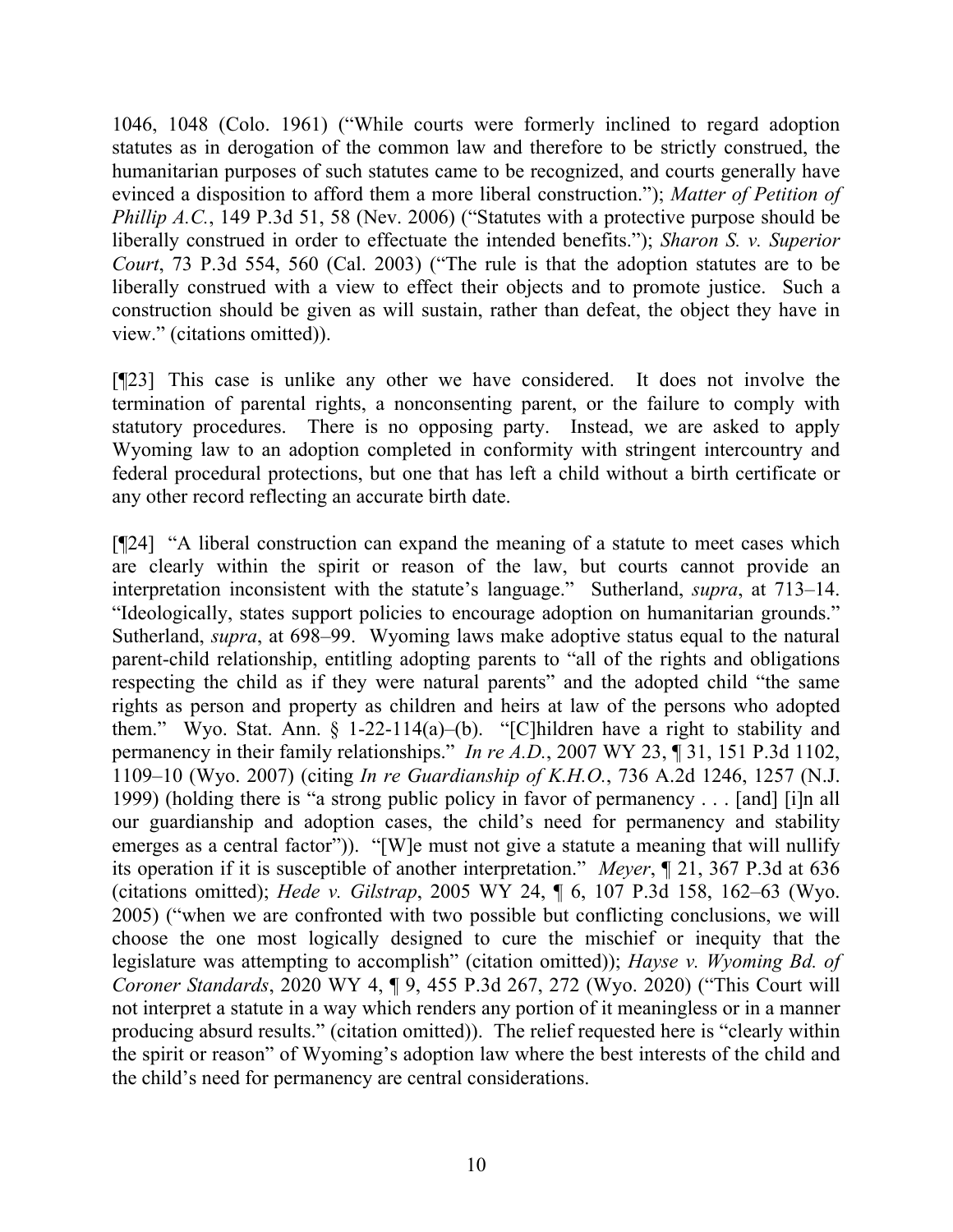### **D. Interrelationship of Wyoming Vital Records Statutes and Wyoming's Adoption Statutes**

[¶25] The Wyoming vital records statutes are intended to maintain "the integrity and accuracy of vital records," and directly address the issuance of a birth certificate for a child born in a foreign country. Wyo. Stat. Ann. § 35-1-424(a). Wyo. Stat. Ann. § 35-1- 417 states:

> (e) The state registrar of vital records shall establish a new certificate of birth, on a form he prescribes, for a person born in a foreign country upon receipt of a certified copy of the decree of adoption entered pursuant to W.S. 1-22-111(a)(iii) and a request for a new certificate by the court decreeing the adoption, the adoptive parents or the adopted person.

Wyo. Stat. Ann. § 35-1-417(e) (LexisNexis 2019). Wyo. Stat. Ann. § 35-1-416(d) directs the state registrar to then forward the record of a foreign-born child's adoption "to the U.S. immigration and naturalization service, U.S. department of justice, or such other office as the federal government may designate."[9](#page-11-0) Wyo. Stat. Ann. § 35-1-416(d). A Wyoming court order is a prerequisite to the issuance of a Wyoming birth certificate. A Wyoming birth certificate (or a Wyoming court order) is a prerequisite to an amendment

(c) The following information shall be shown on each certificate:

(i) The name of the child as shown in the decree;

<span id="page-11-0"></span><sup>&</sup>lt;sup>9</sup> This statutory directive is supported in Wyoming Administrative Rules 048.0059.4  $\S$  5, which explains what must take place before the Wyoming record of adoption is forwarded to the appropriate federal authorities:

**Section 5. Foreign Born Adoptions.** The State Registrar may prepare a new birth certificate for a child born in a foreign country who has been adopted by persons who were residents of Wyoming at the time of the adoption.

**<sup>(</sup>a) The adoption decree must have been issued by a Wyoming court.**

<sup>(</sup>b) The certificate will be on a form approved by the State Registrar.

<sup>(</sup>ii) The date and place of birth as indicated by the decree and/or report of adoption;

<sup>(</sup>iii)The names and personal particulars of the adoptive parent(s) or of the natural parent if a stepparent adoption;

<sup>(</sup>iv) Documents upon which the new certificate is based.

<sup>(</sup>d) The certificate shall be filed and numbered separately from certificates of persons born in this state.

<sup>(</sup>e) Upon completion of the new birth certificate the evidence upon which it has been based is to be placed in a special file. The file may be examined only upon receipt of an order of a Wyoming district court or a federal court.

Wyo. Rules & Reguls., Dep't of Health, 048.0059.4 (2008) (emphasis added).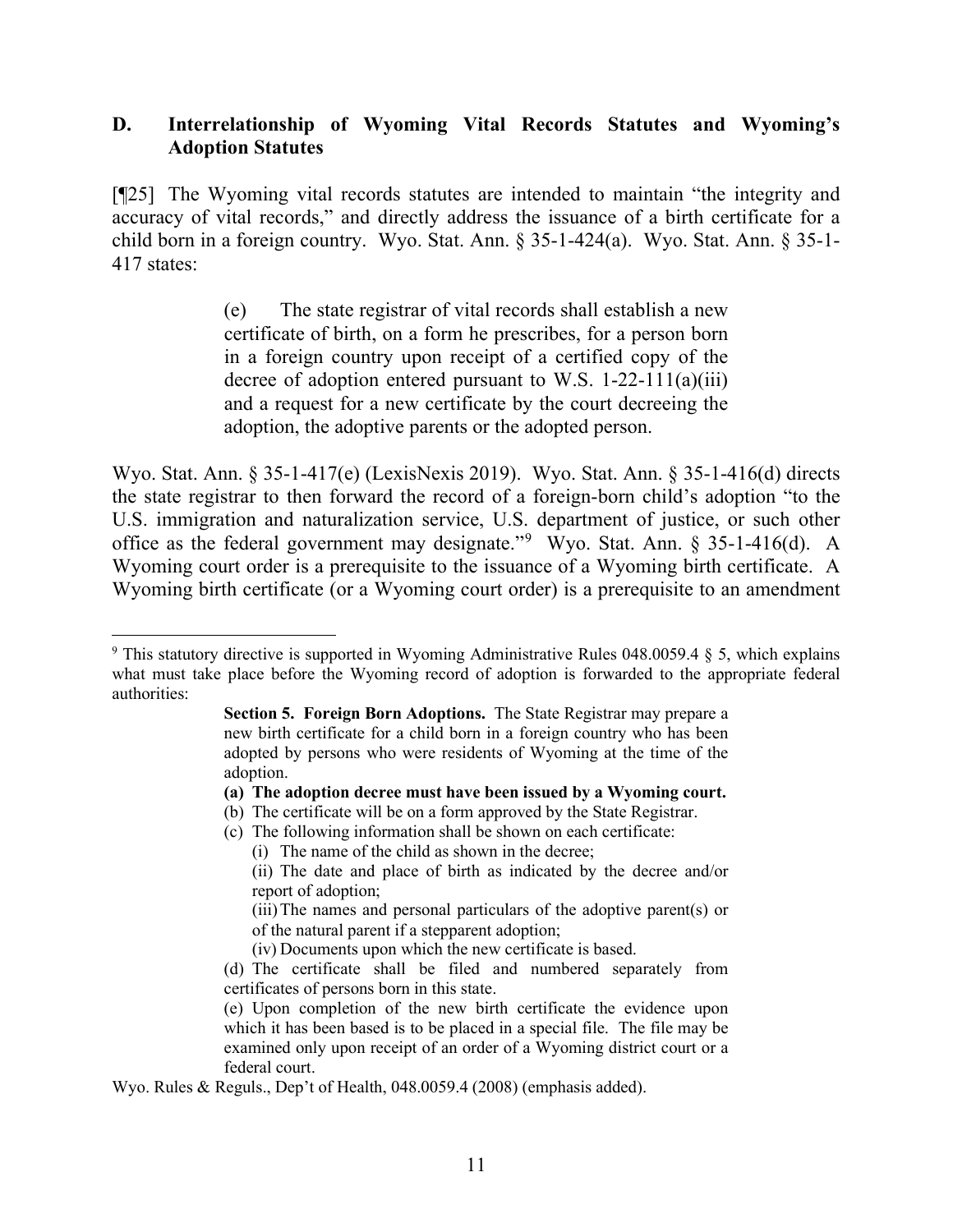of a Hague Certificate of Citizenship. Fragomen, Jr. et al., *supra* § 2:21. The question is whether the district court has authority under Wyo. Stat. Ann.  $\S$  1-22-111 to recognize the Hague Convention adoption and issue an order to facilitate an accurate birth certificate. We believe it does.

# **E. Harmonizing § 35-1-417 (Vital Records) and Wyo. Stat. Ann. § 1-22-111 (Adoption)**

[¶26] In ascertaining the district court's statutory authority, we also look to the purpose of Wyo. Stat. Ann. § 35-1-417(e). The legislature intended to promote the issuance of a birth certificate for an adopted child born in a foreign country. A different interpretation would undermine the purpose of the Vital Records Act itself: "to 'protect the integrity and accuracy of vital records'" for Wyoming's citizens. *MH*, ¶ 14, 465 P.3d at 410 (citations omitted).

[¶27] We cannot ignore the importance of an accurate age on a birth certificate. An official document reflecting a correct date of birth is integral to fundamental rights and privileges of United States citizenship including, *inter alia*, the right to vote and eligibility for military service. "A person's age can affect many of his own legal rights and responsibilities; it can also affect the rights and responsibilities of those with whom he comes in contact." 45 Am. Jur. Proof of Facts 2d *Age of Person* § 631, at 638 (1986). The age of a person affects the right to contract (Wyo. Stat. Ann. § 14-1-102), the ability to receive child support (Wyo. Stat. Ann. § 20-2-313), and the availability of a driver's license (Wyo. Stat. Ann. §§ 31-7-108, 31-7-115). A person's age impacts many other matters as well. *See generally* Wyo. Stat. Ann. § 14-1-101(a) (LexisNexis 2019) ("Upon becoming eighteen (18) years of age, an individual reaches the age of majority and as an adult acquires all rights and responsibilities granted or imposed by statute or common law, except as otherwise provided by law."); Wyo. Stat. Ann. §§ 9-3-415, 9-3-706 (retirement); and Social Security Administration Program Operations Manual System (POMS) PR 02805.048 (social security benefits).

[¶28] We find no substantive nor public policy reason to deny the Petitioners' request for relief in this case. The adoption statutes do not preclude the district court from ordering a Wyoming adoption decree recognizing or approving a Hague Convention adoption certificate.<sup>[10](#page-12-0)</sup> Reading the broad language of Wyo. Stat. Ann.  $\S$  1-22-111, with

<span id="page-12-0"></span><sup>&</sup>lt;sup>10</sup> The district court determined its approval of the adoption was moot due to the language in the Hague Adoption Certificate. The certificate provides that the adoption "shall be recognized as a final valid adoption for purposes of all Federal, State, and local laws of the United States." "[A]n issue is moot when it no longer presents a live controversy with respect to which the court can give meaningful relief." *In Interest of DJS-Y*, 2017 WY 54, ¶¶ 6–7, 394 P.3d 467, 469–70 (Wyo. 2017) (quoting *White v. Shane Edeburn Constr., LLC*, 2012 WY 118, ¶ 13, 285 P.3d 949, 953 (Wyo. 2012)). Mootness is a question of law that we review de novo. *Cooper v. Town of Pinedale*, 1 P.3d 1197, 1201 (Wyo. 2000). Petitioners'